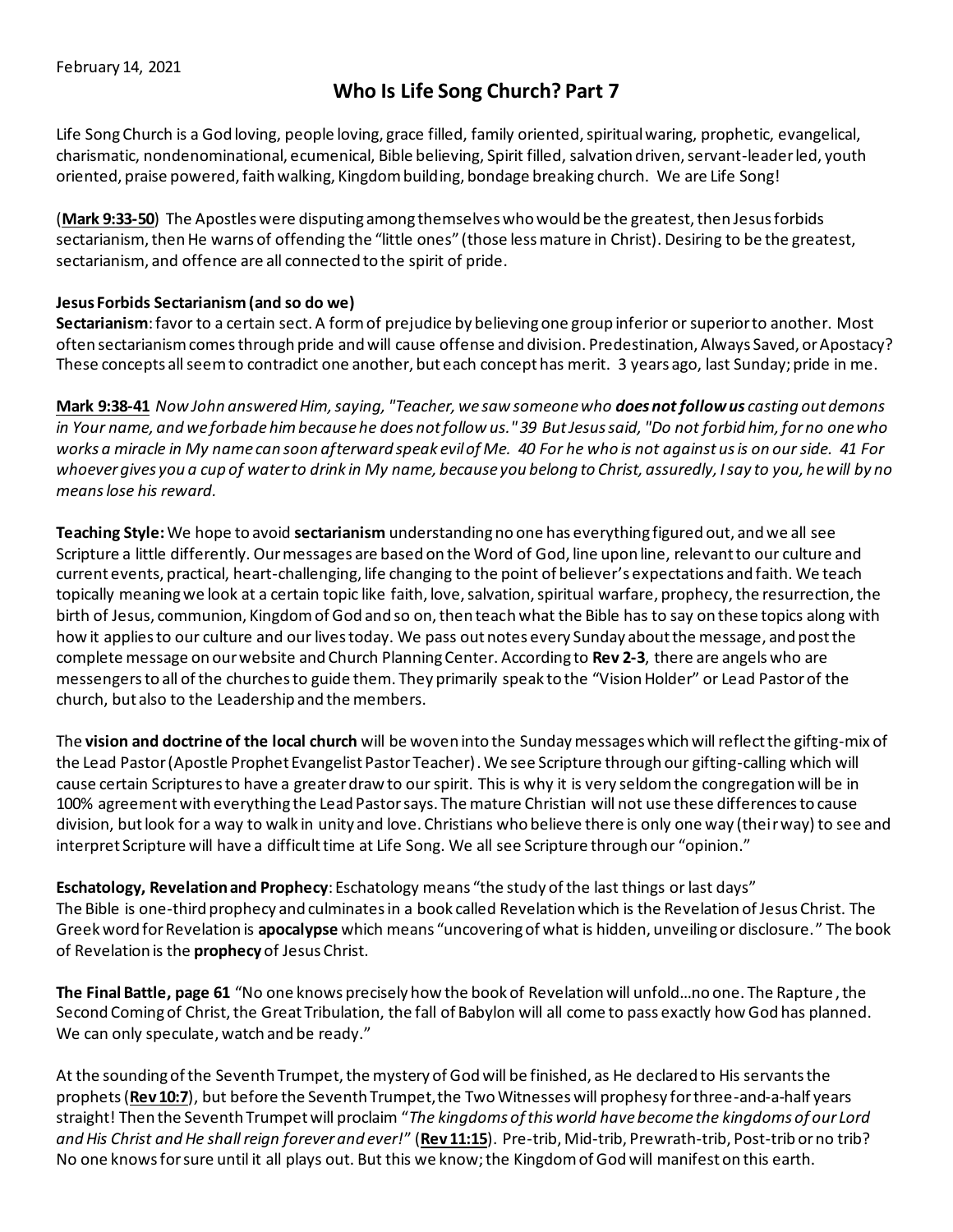**Prophecy:** There is a difference between the OT Prophets and the NT Prophets. In the OT, the children of Israel were not filled with the Spirit of God or the Holy Spirit. The Spirit of the Lord came upon the Prophets and they prophesied. The people were completely dependent upon the Prophets for direction from God, therefore a great accountability was placed on the Prophets. In the NT, all believers are filled with the Holy Spirit and have the spirit of prophecy and the ability to hear from God. The NT Prophets only see in part.

## **Rev 19:10** *Worship God! For the testimony of Jesus is the spirit of prophecy.*

**1 Cor 11:23-26** *For I received from the Lord that which I also delivered to you: that the Lord Jesus on the same night in which He was betrayed took bread; 24 and when He had given thanks, He broke it and said, "Take, eat; this is My body which is broken for you; do this in remembrance of Me." 25 In the same manner He also took the cup after supper, saying, "This cup is the new covenant in My blood. This do, as often as you drink it, in remembrance of Me." 26 For as often as you eat this bread and drink this cup, you proclaim the Lord's death till He comes.* Communion has a prophetic proclamation.

**1 Cor 12:7-11** *But the manifestation of the Spirit is given to each one for the profit of all: 8 for to one is given the word of wisdom through the Spirit, to another the word of knowledge through the same Spirit, 9 to another faith by the same Spirit, to another gifts of healings by the same Spirit, 10 to another the working of miracles, to another prophecy, to another discerning of spirits, to another different kinds of tongues, to another the interpretation of tongues. 11 But one and the same Spirit works all these things, distributing to each one individually as He wills.*  **We each have a different set of gifts which will influence our opinion of Scripture.** 

**1 Cor 14:1-5** *Pursue love, and desire spiritual gifts, but especially that you may prophesy. 2 For he who speaks in a tongue does not speak to men but to God, for no one understands him; however, in the spirit he speaks mysteries. 3 But he who prophesies speaks edification and exhortation and comfort to men. 4 He who speaks in a tongue edifies himself, but he who prophesies edifies the church. 5 I wish you all spoke with tongues, but even more that you prophesied; for he who prophesiesis greater than he who speaks with tongues, unless indeed he interprets, that the church may receive edification.*

**Eph 4:11-12** *And He Himself gave some to be apostles, some prophets, some evangelists, and some pastors and teachers, 12 for the equipping of the saints for the work of ministry, for the edifying of the body of Christ,*  I am first and foremost a Lead Pastor.

**1 Cor 13:8-13** *Love never fails. But whether there are prophecies, they will fail; whether there are tongues, they will cease; whether there is knowledge, it will vanish away. 9 For we know in part and we prophesy in part. 10 But when that which is perfect has come, then that which is in part will be done away.* 

*11 When I was a child, I spoke as a child, I understood as a child, I thought as a child; but when I became a man, I put away childish things. 12 For now we see in a mirror, dimly, but then face to face. Now I know in part, but then I shall know just as I also am known. 13 And now abide faith, hope, love, these three; but the greatest of these is love.*

The Prophets of today only prophesy in part according to what they see. No one Prophet sees everything perfectly clear. Just like Predestination, Always Saved and Apostacy all seem to be contradictive, but yet will one day fit together, so many of the different prophesies that seem to be contradictive, will one day fit together, unless it is a prophecy that is not a part of what God is doing.

#### **Sunday Message 11-29-20**

"President Trump will be President for another 4 years. I believe this because the voice of the Prophets has proclaimed it and I bear witness by our Queen Esther Decree, "They (the Deep State) have manipulated our Constitutional Rights and have put people in bondage instead of protecting our freedom. This system they abused, will be their gallows. They will be hung by the Constitution."